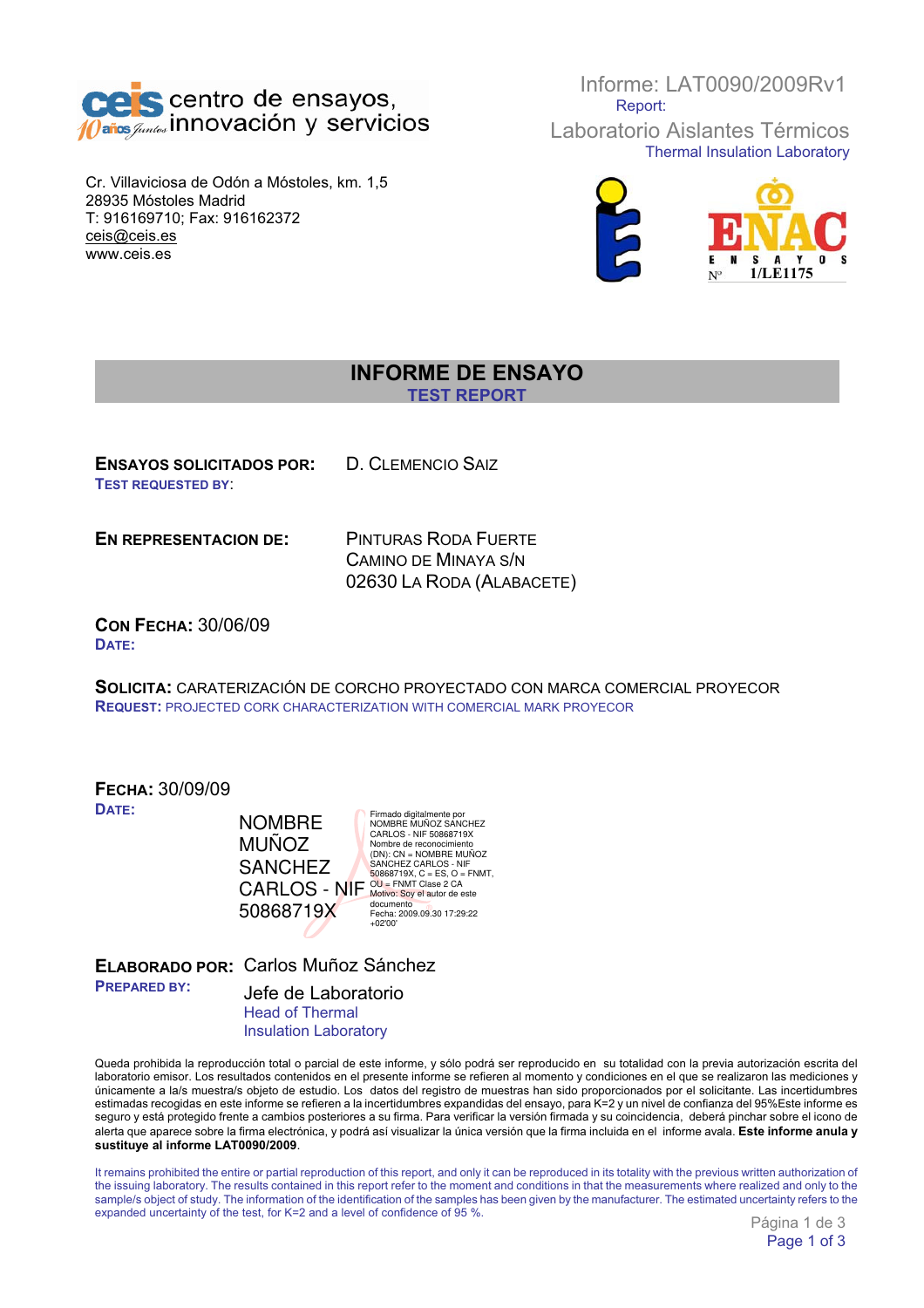

Informe: LAT0090/2009Rv1 Report: Laboratorio Aislantes Térmicos Thermal Insulation Laboratory

## **REGISTRO DE MUESTRAS**

**IDENTIFICATION OF THE SAMPLES**

**FECHA RECEPCIÓN MUESTRAS:** 29/06/09 **DATE OF THE RECEPTION OF THE SAMPLES:**

**FECHA INICIO ENSAYOS:** 02/09/09 **DATE OF THE BEGINING OF THE TEST:**

**TIPO DE PRODUCTO:** CORCHO PROYECTADO **PRODUCT TYPE:**

**FECHA FINALIZACIÓN ENSAYOS:** 25/09/09 **DATE OF THE END OF THE TEST:**

**NORMA DE PRODUCTO:** N.A. **PRODUCT STANDARD:**

**EMBALAJE:** NO EMBALADO **PACKAGING:**

**FABRICANTE:** PINTURAS RODAFUERTE **MANUFACTURER**:

**OTROS DATOS DE INTERÉS:** LAS PROBETAS SE CORTAN EN EL LABORATORIO **OTHER INFORMATION OF INTEREST:**

| <b>MARCA</b><br>COMERCIAL<br>COMERCIAL MARK | <b>TIPO</b><br><b>TYPE</b>         | <b>DIMENSIONES</b><br><b>DIMENSIONS</b><br>(mm) | <b>FECHA</b><br><b>FABRICACIÓN</b><br><b>DATE OF PRODUCTION</b> | <b>CANTIDAD</b><br><b>QUANTITY</b> | CÓDIGO CEIS<br>CEIS CODE |
|---------------------------------------------|------------------------------------|-------------------------------------------------|-----------------------------------------------------------------|------------------------------------|--------------------------|
| <b>PROYECOR</b>                             | <b>CORCHO</b><br><b>PROYECTADO</b> | $1000 \times 1000 \times 80$                    | <b>DESCONOCIDA</b>                                              |                                    | LAT-0485-xx-01           |